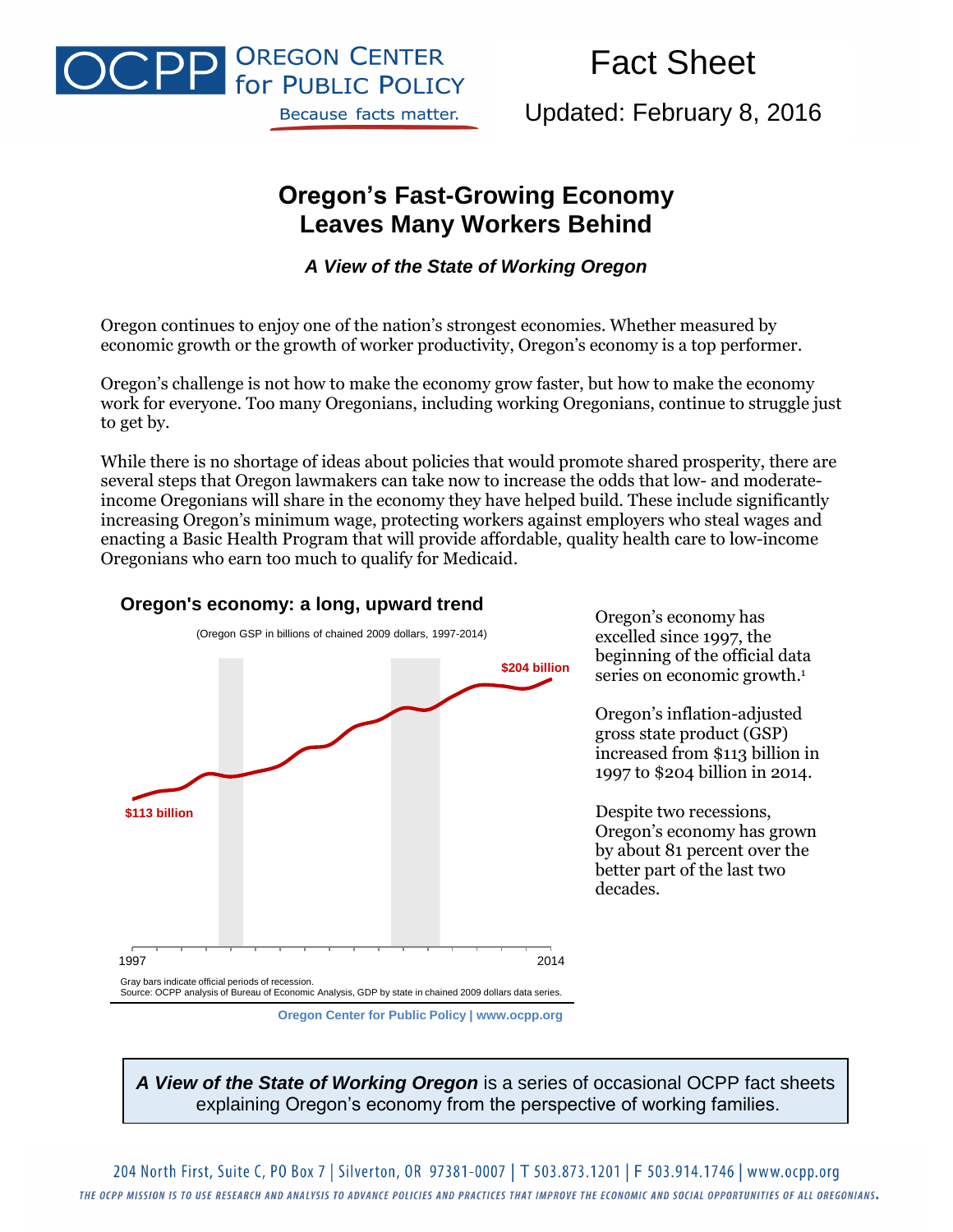#### **Oregon's economy has outpaced U.S. economy**

(Cumulative growth in inflation-adjusted GSP/GDP, 2001-14)



Oregon's economy has grown far faster than the national economy.

From 2001 to 2014, the national economy expanded by 24 percent after adjusting for inflation. The year 2001 marked the beginning of a new economic expansion.

Over that same time, Oregon's economy grew by 57 percent, nearly two and a half times the national rate.

Compared to other states, Oregon's economy performs

From 2001 to 2014, Oregon's economy ranked second among all states and the District of Columbia in terms

Only North Dakota — which experienced an oil boom saw higher growth over that

of economic growth.

quite well.

time period.



### **Oregon economic growth tops nearly all states**



**Oregon Center for Public Policy | www.ocpp.org**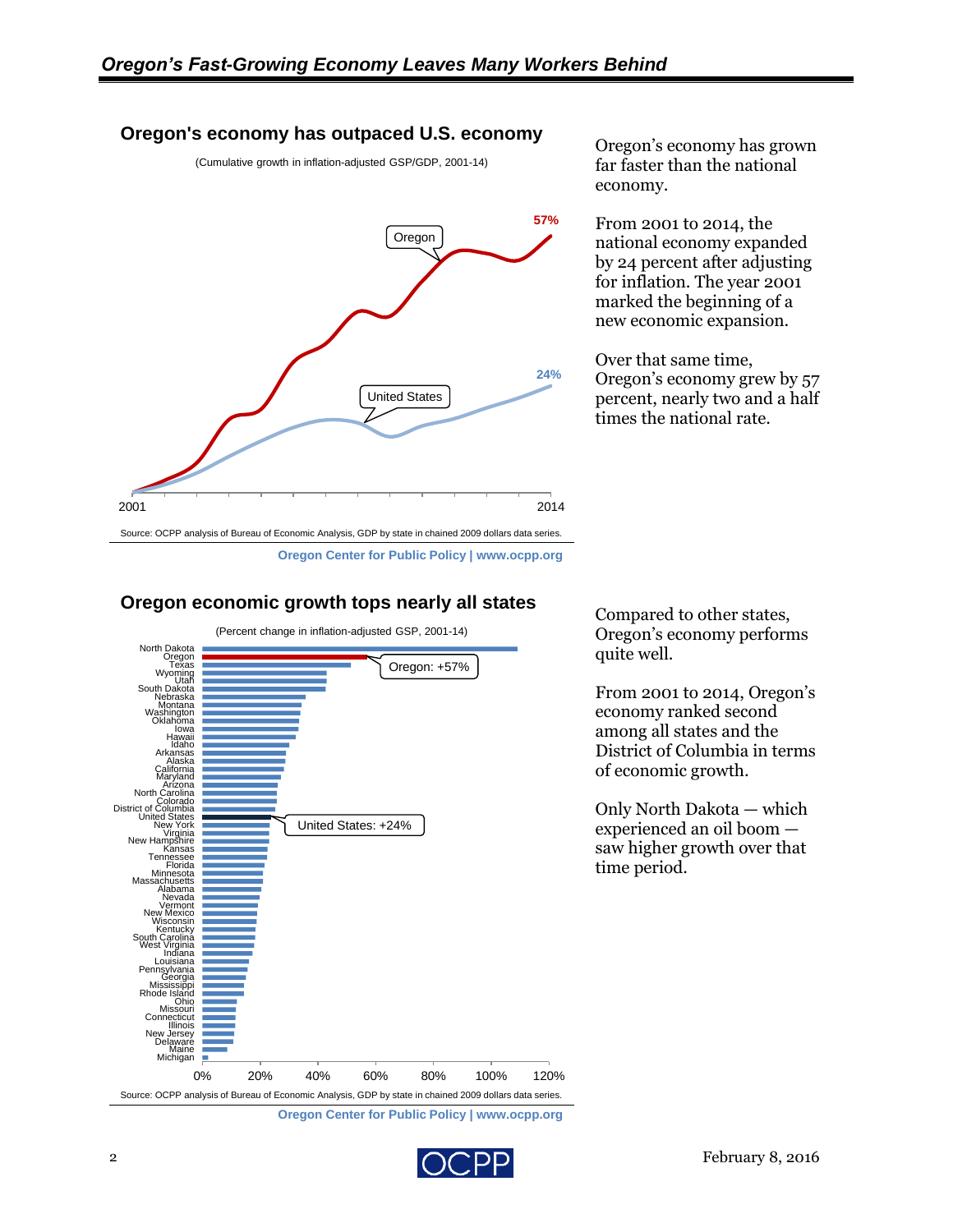

#### **On per person basis, Oregon's economy excels**

### **Oregon's workers are highly productive**

(Cumulative change in inflation-adjusted economic output per worker, 2001-14)



**Oregon Center for Public Policy | www.ocpp.org**

Population changes can impact economic growth, so it is important to look at growth on a per person (per capita) basis.<sup>2</sup> Adjusted for population changes, Oregon's economy also excels.

From 2001 to 2014, Oregon's per capita economic growth ranked second among all states and the District of Columbia.

Oregon's economy grew 37 percent on a per capita basis from 2001 to 2014, more than three times the national rate over the same time period.

Oregon's economic growth can be explained in part by the fact that working Oregonians have been more productive.

In 2001, the average Oregon worker produced about \$62,400 in goods and services after adjusting for inflation. By 2014, the average worker was producing more than \$88,200 in goods and services.

From 2001 to 2014, only North Dakota saw a larger increase in worker productivity.



**Oregon Center for Public Policy | www.ocpp.org**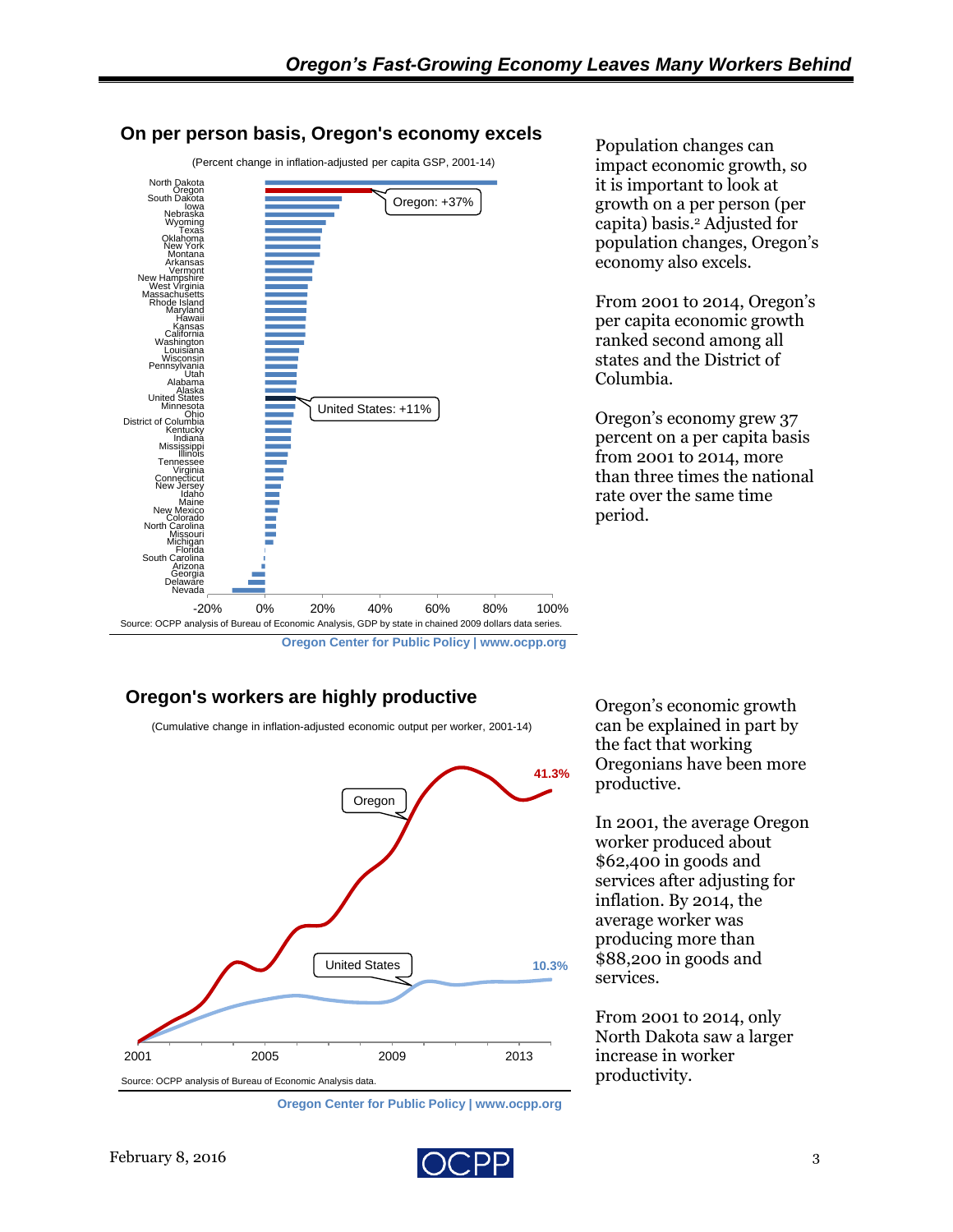#### **Oregon's share of the national economy grows**

(Inflation-adjusted Oregon GSP as a share of inflation-adjusted U.S. GDP, 1997-2014)



Oregon's economy has become more important to the national economy over the better part of the last two decades.

In 1997, the Oregon economy made up just 1.0 percent of the national economy after adjusting for inflation.

Over the next seventeen years, Oregon's share of the national economy grew by nearly a third.

By 2014, Oregon's share of the national economy was about 1.3 percent after adjusting for inflation.

## **Recovery has varied across Oregon's cities**



(2009-14 GDP growth by metropolitan statistical area)

The economic recovery since the end of the Great Recession has varied across the state.

Since 2009, Portland's economy has expanded by 16.5 percent.

The economies of Bend, Eugene, Albany, Medford, and Grants Pass have also grown, albeit more slowly.

Meanwhile, the economies of Salem and Corvallis have contracted, driven in part by declines in manufacturing and real estate.

Source: OCPP analysis of Bureau of Economic Analysis data. GDP by state in chained 2009 dollars series.

**Oregon Center for Public Policy | www.ocpp.org**